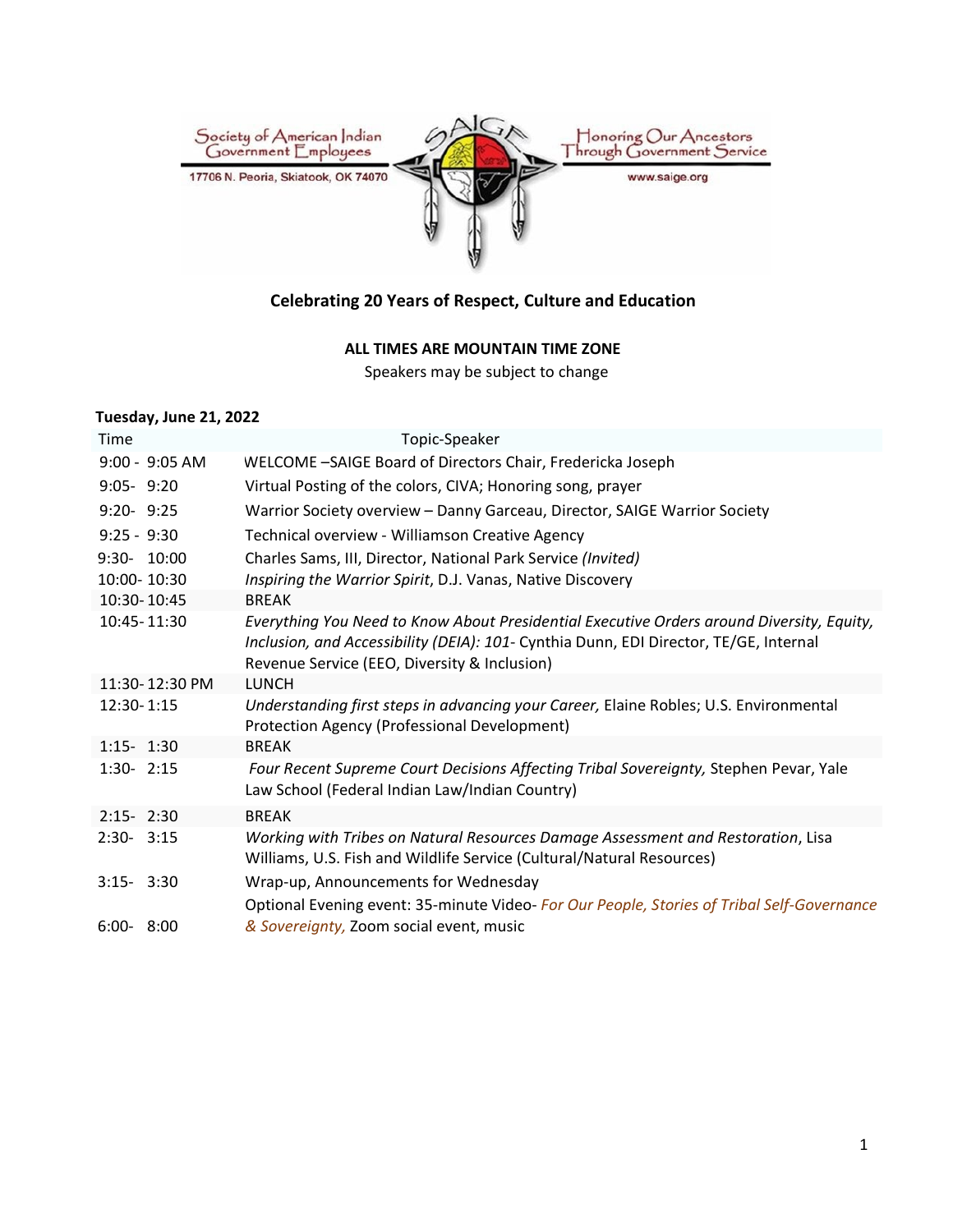

# **Celebrating 20 Years of Respect, Culture and Education**

## **ALL TIMES ARE MOUNTAIN TIME ZONE**

#### **Wednesday, June 22, 2022**

| <b>Time</b>  |                 | Topic-Speaker                                                                                                                                                                           |
|--------------|-----------------|-----------------------------------------------------------------------------------------------------------------------------------------------------------------------------------------|
| $9:00-$      | 9:05 AM         | WELCOME - Jay Spaan, SAIGE Vice-Chair; Prayer song                                                                                                                                      |
| $9:05 -$     | 9:10            | Technical overview (Williamson Creative)                                                                                                                                                |
| $9:10-$      | 9:20            | Introduction of SAIGE Board of Directors - Fredericka Joseph                                                                                                                            |
| $9:20-$      | 9:30            | Youth Program Overview - JoAnn Brant, SAIGE Youth Director                                                                                                                              |
| $9:30-$      | 10:00           | Bryan Newland, Assistant Secretary for Indian Affairs, U.S. Department of the Interior                                                                                                  |
| 10:00- 10:30 |                 | Heather Dawn Thompson, Director, Office of Tribal Relations, U.S. Department of<br>Agriculture, Tribal Food Sovereignty (Invited)                                                       |
| 10:30- 10:45 |                 | <b>BREAK</b>                                                                                                                                                                            |
| 10:45- 11:30 |                 | Seven Grandfather Teachings, James Vukelich Kaagegaabaw (Cultural/Natural Resources)                                                                                                    |
|              | 11:30- 12:30 PM | <b>LUNCH</b>                                                                                                                                                                            |
| 12:30- 1:15  |                 | Accessing American Indian and Alaskan Native Statistics, Dee Alexander, Eric Coyle: U.S.<br>Census Bureau (EEO/Diversity and Inclusion)                                                 |
| $1:15-$      | 1:30            | <b>BREAK</b>                                                                                                                                                                            |
| $1:30-$      | 2:15            | Implications for Tribes of the McGirt Supreme Court Decision, Stacy Leeds; Sandra Day<br>O'Connor College of Law, Arizona State University (Indian Law/Indian Country)                  |
| $2:15-$      | 2:30            | <b>BREAK</b>                                                                                                                                                                            |
| $2:30-$      | 3:15            | Best Laid Plans: Unpredictable Destinations for American Indian and Alaska Native<br>Professionals, Jared Hautamaki, U.S. Environmental Protection Agency (Professional<br>Development) |
| 3:15         | 3:30            | Wrap-up, Announcements for Thursday                                                                                                                                                     |
| 6:00         | 8:00            | Optional Evening Event: Military Awards and Partnership Recognition night, Musical<br>entertainment                                                                                     |